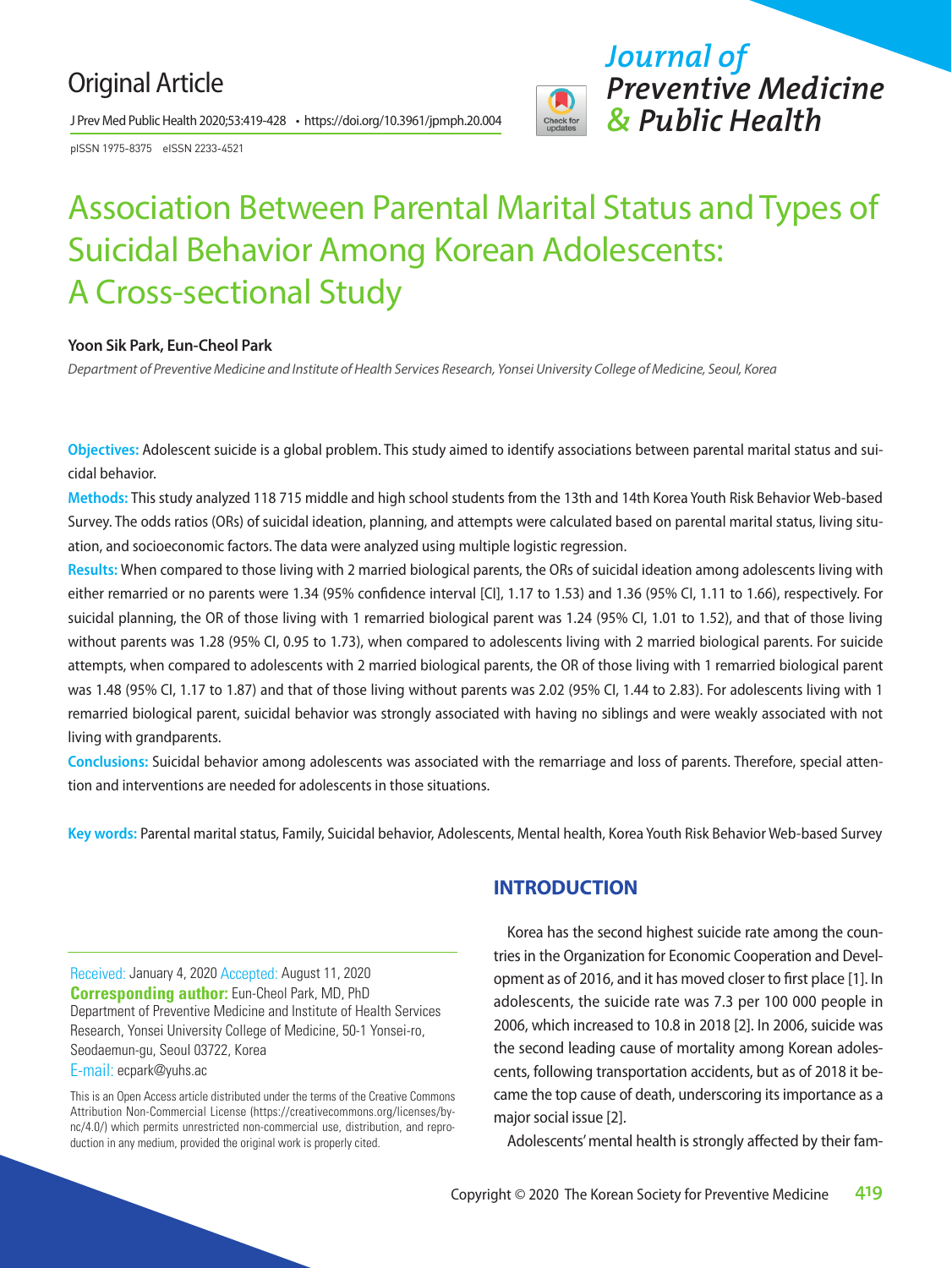#### Journal of **Preventive Medicine** & Public Health

ily, and especially their parents. Adolescents who receive less emotional support from their families are more likely to experience social adversities, such as academic problems, conflicts in peer relationships, and self-hating behaviors [3,4]. Further research has shown that family dysfunction influences emotional depression among adolescents, which contributes to behaviors such as suicide [5]. Prior studies have suggested that adolescents in single or stepparent families are more likely to be depressed and show higher rates of suicidal behavior than are those at the same age living with 2 biological parents [6,7]. Socioeconomic status (SES) and family structure also affect suicidal behavior among adolescents [8,9]. An adverse family structure could negatively influence children's academic achievements [10]. Another study found that adolescents with either a single mother or no parents had lower academic performance levels than their counterparts [11]. The mental health of adolescents is therefore negatively affected by changes in various family factors. In Korea, divorce has become more common in the last 10 years [12]. Therefore, the crisis of family dysfunction with broken marriages could pose an increasingly serious problem in the future.

Therefore, it is important to identify the risk factors for suicide in adolescents associated with their family structure. Previous studies have shown that family structure influenced suicidal behavior, but most of those studies had a small sample size [5], analyzed non-Korean populations [13], or did not consider all types of suicidal behavior [14]. To address these limitations, this study utilized a large sample size and included a full range of suicidal behavior (ideation, planning, and attempts).

We categorized parental marital status into several groups and analyzed their correlations with suicidal behavior. Moreover, to increase the level of detail and precision of the analysis, other familial factors relevant to adolescents (e.g., the presence of siblings or grandparents, co-residence status with family, and multicultural family composition) were included. Therefore, the primary objective of this study was to augment the findings of previous studies and to describe, in detail, the association between parental marital status and suicidal ideation, planning, and attempts among Korean adolescents.

#### **METHODS**

#### **Study Sample**

The study data were collected between 2017 and 2018 from the Korea Youth Risk Behavior Web-based Survey (KYRBWS),

which is conducted by the Korea Centers for Disease Control and Prevention among middle and high school students. The KYRBWS is a cross-sectional, nationally representative survey that has been conducted annually since 2005 to examine the general health behaviors of Korean adolescents. The survey consists of 123 questions assessing adolescents' demographic characteristics, as well as 14 categories of health behaviors, including tobacco smoking, alcohol drinking, obesity and weight control, physical activity, eating habits, injury prevention, sexual behaviors, mental health, Internet addiction, dental health, allergic diseases, personal hygiene, health equity, and substance abuse. The test–retest reliability of the KYRBWS questionnaire has been reported to be stable [15].

The initial sample included 122 316 individuals of middle and high school age, under 19 years old, who were interviewed and surveyed for the KYRBWS in 2017 and 2018. This study excluded participants who either gave incomplete answers or had missing values. The total number of eligible participants in the final sample was 118 715.

#### **Suicidal Behavior**

Three questions were used to define types of suicidal behavior. First, answering "yes" to the question "In the last 12 months, have you seriously considered suicide?" was defined as suicidal ideation. Second, a response of "yes" to the question "In the last 12 months, have you made specific plans for suicide?" indicated suicidal planning. Last, answering "yes" to the question "In the last 12 months, have you attempted suicide?" demonstrated the occurrence of suicide attempts.

#### **Parent Marital Status**

Family factors were assessed using questions about the presence of parents and their marital status (father, mother, stepfather, or stepmother). Adolescents who lived with both their biological father and mother were defined as having "both biological parents." Those who lived with either their biological father or their biological mother were included in the "single biological parent" group. Those living with 1 biological parent and 1 stepparent were placed in the "second marriage" group. Adolescents who lived with both a stepfather and stepmother or only a single stepparent were included in the "adoptive parent" group. Finally, those who met none of the aforementioned category criteria were categorized as "none."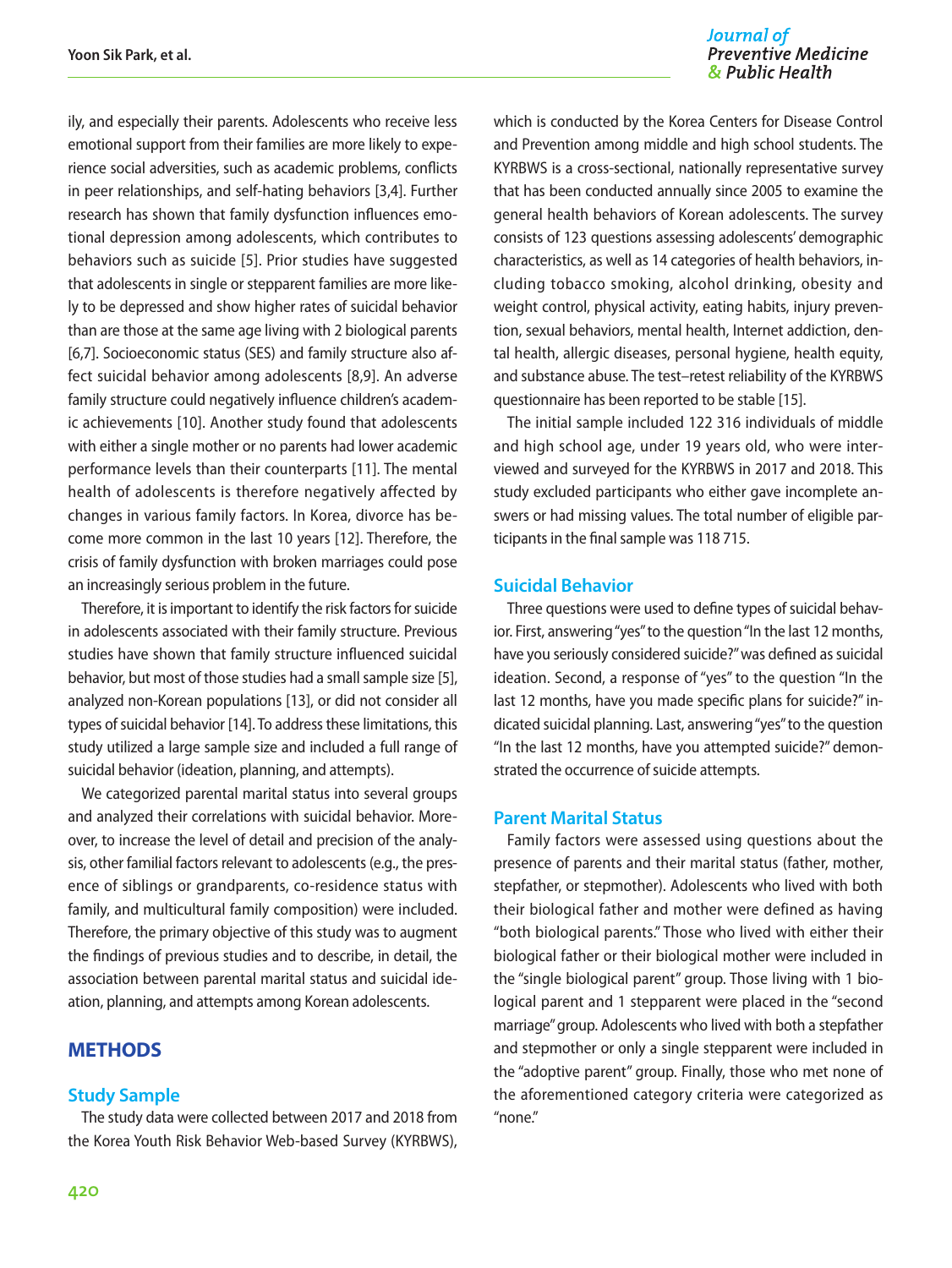#### **Covariates**

The presence of siblings and grandparents, living in a multicultural family, and living with one's family were included as familial factors. Sex, age, household income, current region of residence, current educational grade, and academic achievements were included as socioeconomic factors. Obesity, eating habits, lifetime smoking status, frequency of alcohol consumption, feeling stressed, and engaging in physical activity were included as health-related factors. Obesity was measured using participants' body mass index as normal  $(<$ 25 kg/m<sup>2</sup>) or obese ( $\geq$  25 kg/m<sup>2</sup>).

#### **Statistical Analysis**

The chi-square test were used to evaluate the basic characteristics of the participants. Multiple logistic regression models were created to determine whether parental marital status was related to suicidal behavior among adolescents. In model 1, the variable of interest was parental marital status, with the dependent variables being suicidal ideation, planning, and attempts, as well as participants' adjusted SES, familial factors, and health-related factors. Additionally, an independent subgroup analysis was performed according to whether participants lived with their families, whether they had a multicultural family, and the presence of siblings and grandparents through multiple logistic regression. All statistical analyses were performed using SAS version 9.4 (SAS Institute Inc., Cary, NC, USA).

#### **Ethics Statement**

This study used already existing data established by government, therefore institutional review board approval was not needed.

#### **RESULTS**

The participants' general characteristics according to each suicidal behavior are shown in Table 1. A total of 118 175 participants were included in the study, of whom 108 306 (91.2%) lived with both biological parents, 5631 (4.7%) with a single biological parent, 2091 (1.8%) with parents in a second marriage, 1778 (1.5%) with adoptive parents, and 909 (0.8%) with no parents. In terms of suicidal behavior, 14 708 (12.4%) participants had considered suicide, 4675 (3.9%) had planned it, and 3142 (2.6%) had attempted suicide. In Korea, the suicide attempt rate among adolescents is about 3% [2], and the results of this survey can therefore be considered reliable.

The first regression model showed the estimated odds ratios (ORs) of suicidal behavior from the multiple logistic regression analysis (Table 2). Compared to those with both biological parents, the ORs were higher for those living with parents in a second marriage and those living with no parents (suicidal ideation: 1.34 [95% confidence interval; CI, 1.17 to 1.53] and 1.36 [95% CI, 1.11 to 1.66], respectively; suicidal planning: 1.24 [95% CI, 1.01 to 1.52] and 1.28 [95% CI, 0.95 to 1.73], respectively; suicide attempts: 1.48 [95% CI, 1.17 to 1.87] and 2.02 [95% CI, 1.44 to 2.83], respectively). The other groups, such as those living with a single biological parent or adoptive parents showed no meaningful ORs for any of the types of suicidal behavior. Other covariates were associated with suicidal behavior, such as female sex, younger age, lower academic achievements, heavy alcohol use, lifetime smoking experience, experiencing stress, and low physical activity levels (Table 2).

The second multiple logistic regression model analyzed the associations between several familial factors and suicidal behavior (Table 3). For the 3 types of suicidal behavior, the presence of a sibling was the most significant familial factor. For suicidal ideation, when compared to adolescents with both biological parents, if there were no siblings present, the ORs were 1.17 (95% CI, 1.00 to 1.37) in the single biological parent group, 1.78 (95% CI, 1.33 to 2.29) in the second marriage group, and 1.36 (95% CI, 1.05 to 1.76) in the no parents group. The ORs for suicidal planning were 1.32 (95% CI, 1.03 to 1.69), 1.78 (95% CI, 1.20 to 2.64), and 1.68 (95% CI, 1.17 to 2.43) for these groups, respectively. For suicide attempts, the ORs were 1.25 (95% CI, 0.93 to 1.67), 1.82 (95% CI, 1.13 to 2.95), and 2.12 (95% CI, 1.40 to 3.21), respectively. In the adoptive parents group, there were no ORs of statistical significance. The presence of grandparents showed a meaningful effect in the group with no parents, with ORs of 1.42 (95% CI, 1.10 to 1.83), 1.47 (95% CI, 1.00 to 2.15), and 2.37 (95% CI, 1.55 to 3.61) for suicidal ideation, planning, and attempts, respectively, for adolescents without grandparents in this group when compared to adolescents living with both biological parents.

#### **DISCUSSION**

This cross-sectional study examined the association of parental marital status with suicidal behavior in the Korean adolescent population. Statistically significant differences were found in the prevalence of suicidal behavior among adolescents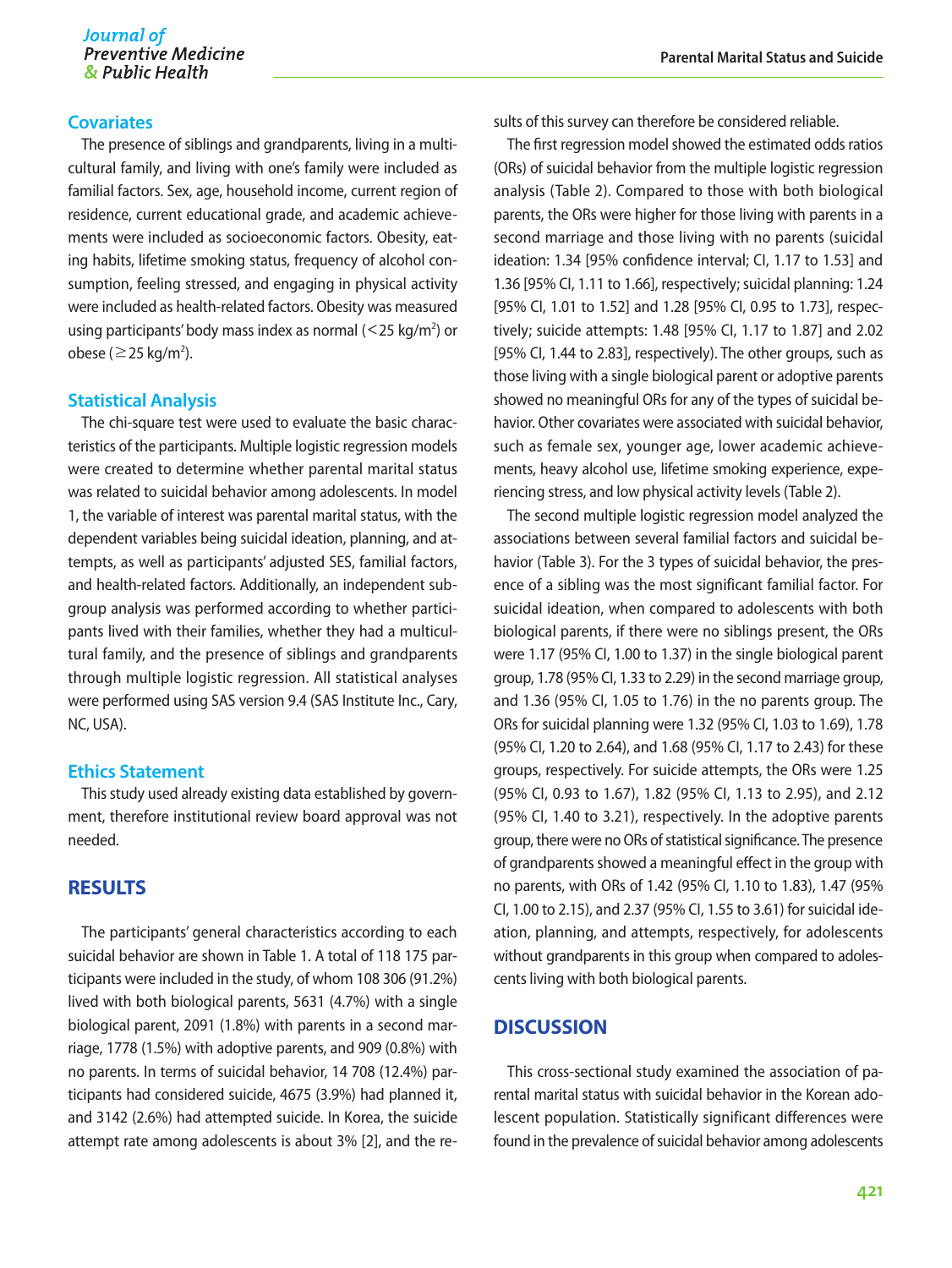|                                                  | <b>Total</b>                                        | <b>Suicidal ideation</b> |                                   |         |            | Suicidal planning |          |                | Suicide attempt  |         |
|--------------------------------------------------|-----------------------------------------------------|--------------------------|-----------------------------------|---------|------------|-------------------|----------|----------------|------------------|---------|
| Variables                                        |                                                     | Yes                      | ş                                 |         | Yes        | å                 |          | Yes            | å                |         |
| Total                                            | (0.0)<br>118715 (10                                 | 14708 (12.4)             | G.<br>104 007 (87                 |         | 4675 (3.9) | 114 040 (96.1)    |          | 3142(2.6)      | ₹<br>115573 (97) |         |
| Parental marital status                          |                                                     |                          |                                   | < 0.001 |            |                   | < 0.001  |                |                  | < 0.001 |
| Two biological parents                           | $\widetilde{c}$<br>108 306 (91                      | 13 024 (12.0)            | 95 282 (88.0)                     |         | 4095 (3.8) | 104 211 (96.2)    |          | 2783 (2.6)     | 106311 (98.2)    |         |
| Single biological parent                         |                                                     | 860 (15.3)               | 4771 (84.7)                       |         | 277 (4.9)  | 5354 (95.1)       |          | 204 (3.6)      | 5427 (96.4)      |         |
| One biological parent and a new spouse           |                                                     | 430 (20.6)               | 1661 (79.4)                       |         | 147 (7.0)  | 1944(93.0)        |          | 127(6.1)       | 1964 (93.9)      |         |
| Two adoptive parents or a single adoptive parent | 5631 (4.7)<br>2091 (1.8)<br>1778 (1.5)<br>909 (0.8) | 219 (12.3)               | 559 (87.7)                        |         | 82 (4.6)   | 1696 (95.4)       |          | 49 (2.8)       | 1729(97.2)       |         |
| None                                             |                                                     | 175(19.3)                | 734 (80.7)                        |         | 74 (8.1)   | 835 (91.9)        |          | 66 (7.3)       | 843 (92.7)       |         |
| Live with family                                 |                                                     |                          |                                   | < 0.001 |            |                   | 10000    |                |                  | < 0.001 |
| Yes                                              | 112745 (95.0)                                       | 13834 (12.3)             | 98 911 (87.7)                     |         | 4366 (3.9) | 108 379 (96.1)    |          | 2944 (2.6)     | 109 801 (97.4)   |         |
| $\frac{1}{2}$                                    | 5970 (5.0)                                          | 874 (14.6)               | 5096 (85.4)                       |         | 309 (5.2)  | 5661 (94.8)       |          | 198(3.3)       | 5772 (96.7)      |         |
| Siblings                                         |                                                     |                          |                                   | < 0.001 |            |                   | < 0.001  |                |                  | < 0.001 |
| Yes                                              | <u>ම</u><br>102799 (86                              | 12 535 (12.2)            | 90 264 (87.8)                     |         | 3929 (3.8) | 98 870 (96.2)     |          | 2626 (2.6)     | 100 173 (97.4)   |         |
| $\frac{1}{2}$                                    | $\overline{4}$<br>15916 (13                         | 2173 (13.7)              | 13743 (86.3)                      |         | 746 (4.7)  | 15 170 (95.3)     |          | 516 (3.2)      | 15400 (96.8)     |         |
| Grandparents                                     |                                                     |                          |                                   | 0.474   |            |                   | 0.312    |                |                  | 0.187   |
| Yes                                              | 3<br>63 301 (53                                     | 7802 (12.3)              | 55 499 (87.7)                     |         | 2459 (3.9) | 60 842 (96.1)     |          | 639 (2.6)      | 61 662 (97.4)    |         |
| $\frac{1}{2}$                                    | 55414 (46.7)                                        | 6906 (12.5)              | 48 508 (87.5)                     |         | 2216 (4.0) | 53 198 (96.0)     |          | 1503 (2.7)     | 53 911 (97.3)    |         |
| Multicultural parents                            |                                                     |                          |                                   | 0.023   |            |                   | 0.035    |                |                  | < 0.001 |
| Yes                                              | 1751(1.5)                                           | 248 (14.2)               | 1503 (85.8)                       |         | 86 (4.9)   | 1665(95.1)        |          | 71 (4.1)       | 1680 (95.9)      |         |
| $\frac{1}{2}$                                    | <u>ig</u><br>116 964 (98                            | 14 460 (12.4)            | 102 504 (87.6)                    |         | 4589 (3.9) | 112375(96.1)      |          | 3071 (2.6)     | 113893 (97.4)    |         |
| Age (y)                                          |                                                     |                          |                                   | 10000   |            |                   | 10000    |                |                  | 10000   |
| $\leq 12.9$                                      | $\equiv$<br>9597 (8.1                               | 1031 (10.7)              | 8566 (89.3)                       |         | 375 (3.9)  | 9222(96.1)        |          | 278 (2.9)      | 9319 (97.1)      |         |
| 13.0-14.9                                        | 5<br>39774 (33                                      | 5246 (13.2)              | 34 528 (86.8)                     |         | 820 (4.6)  | 37 954 (95.4)     |          | 229(3.1)       | 38 545 (96.9)    |         |
| 15.0-16.9                                        | 39575 (33.3)                                        | 4811 (12.2)              | 34 764 (87.8)                     |         | 1445(3.7)  | 38 130 (96.3)     |          | 954 (2.4)      | 38 621 (97.6)    |         |
| $\geq 17.0$                                      | 29 769 (25.1)                                       | 3620 (12.2)              | 26 149 (87.8)                     |         | 1035(3.5)  | 28 734 (96.5)     |          | 681 (2.3)      | 29 088 (97.7)    |         |
| Sex                                              |                                                     |                          |                                   | < 0.001 |            |                   | < 0.001  |                |                  | < 0.001 |
| Male                                             | 6<br>60 269 (50                                     | 5420 (9.0)               | 54 849 (91.0)                     |         | 1889 (3.1) | 58 380 (96.9)     |          | 1084(1.8)      | 59 185 (98.2)    |         |
| Female                                           | $\overline{2}$<br>58 446 (49                        | 9288 (15.9)              | 49 158 (84.1)                     |         | 2786 (4.8) | 660 (95.2)<br>55  |          | に<br>2058 (3.5 | 56 388 (96.5)    |         |
| Region                                           |                                                     |                          |                                   | 0.035   |            |                   | 0.277    |                |                  | 0.978   |
| Metropolitan                                     | っ<br>61162 (51                                      | 7697 (12.6)              | 53 465 (87.4)                     |         | 2445 (4.0) | 58 717 (96.0)     |          | 618 (2.6)      | 59 544 (97.4)    |         |
| <b>Rural</b>                                     | ig<br>57 553 (48                                    | 7011 (12.2)              | $\overline{\omega}$<br>50 542 (87 |         | 2230 (3.9) | 323(96.1)<br>55   |          | 1524 (2.6)     | च<br>56029 (97   |         |
| Educational level                                |                                                     |                          |                                   | < 0.001 |            |                   | $< .001$ |                |                  | < 0.001 |
| Middle school                                    | 59523 (50                                           | 7655 (12.9)              | 51 868 (87.1)                     |         | 2681 (4.5) | 56 842 (95.5)     |          | 1832(3.1)      | 57 691 (96.9)    |         |
| High school                                      | <u>ම</u><br>59 192 (49                              | 7053 (11.9)              | 52 139 (88.1)                     |         | 1994(3.4)  | 57 198 (96.6)     |          | 1310(2.2)      | 57 882 (97.8)    |         |

Journal of<br>Preventive Medicine<br>& Public Health

Table 1. General characteristics of the study subjects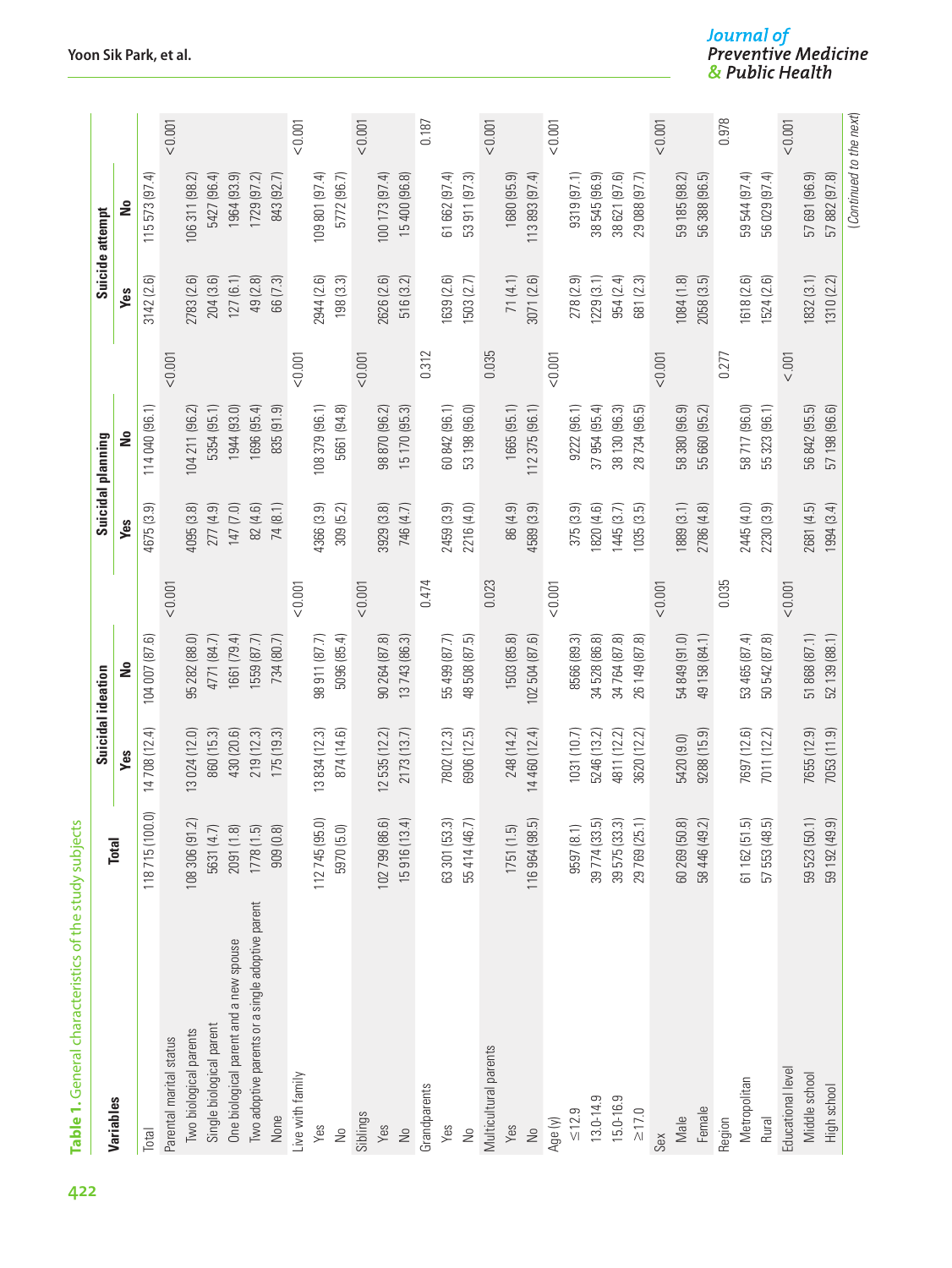|                                                |                                        | Suicidal ideation |                              |         | Suicidal planning |                                      |         | Suicide attempt |                                      |         |
|------------------------------------------------|----------------------------------------|-------------------|------------------------------|---------|-------------------|--------------------------------------|---------|-----------------|--------------------------------------|---------|
| Variables                                      | <b>Total</b>                           | Yes               | å                            |         | Yes               | å                                    |         | Yes             | å                                    |         |
| Household income                               |                                        |                   |                              | < 0.001 |                   |                                      | < 0.001 |                 |                                      | < 0.001 |
| High                                           | $\rightleftharpoons$<br>47 660 (40     | 5201 (10.9)       | 42 459 (89.1)                |         | 757 (3.7)         | نی<br>903 (96.<br>$\overline{45}$    |         | 109(2.3)        | 46 551 (97.7)                        |         |
| Middle                                         | $\overline{4}$<br>55056 (46            | 6338 (11.5)       | 48718 (88.5)                 |         | 856 (3.4)         | 53 200 (96.6)                        |         | 290 (2.3)       | 53766 (97.7)                         |         |
| Low                                            | 10<br>15 999 (13                       | 3169 (19.8)       | 830 (80.2)<br>$\overline{2}$ |         | 062 (6.6)         | ₹<br>937 (93.<br>$\overline{4}$      |         | 743 (4.6)       | ₹<br>15256 (95.                      |         |
| Academic achievement                           |                                        |                   |                              | < 0.001 |                   |                                      | < 0.001 |                 |                                      | < 0.001 |
| High                                           | <u>ය</u><br>46653 (39                  | 5003 (10.7)       | 650 (89.3)<br>$\frac{4}{3}$  |         | 573 (3.4)         | 45 080 (96.6)                        |         | 973(2.1)        | த<br>45 680 (97                      |         |
| Middle                                         | 34 582 (29.1)                          | 3900 (11.3)       | 30 682 (88.7)                |         | (214(3.5))        | に<br>33 368 (96.                     |         | 766 (2.2)       | 33816 (97.8)                         |         |
| Low                                            | $\widehat{\omega}$<br>37 480 (31       | 5805 (15.5)       | 675 (84.5)<br>$\overline{3}$ |         | 888 (5.0)         | 592 (95.0)<br>55                     |         | 403 (3.7)       | 36 077 (96.3)                        |         |
| Frequency of eating breakfast (times/wk)       |                                        |                   |                              | < 0.001 |                   |                                      | < 0.001 |                 |                                      | < 0.001 |
| $0-2$                                          | ₹<br>38437 (32                         | 5438 (14.1)       | த<br>999 (85.<br>32          |         | (791 (4.7))       | $\tilde{\mathcal{E}}$<br>36 646 (95. |         | 299(3.4)        | G<br>37 138 (96.                     |         |
| $3-5$                                          | <u>ම</u><br>29 188 (24                 | 3925 (13.4)       | 25 263 (86.6)                |         | (246(4.3))        | 27 942 (95.7)                        |         | 819 (2.8)       | 28369 (97.2)                         |         |
| $6-7$                                          | a<br>51 090 (43                        | 5345 (10.5)       | io.<br>45 745 (89.           |         | 638 (3.2)         | 452 (96.8)<br>g<br>4                 |         | 024(2.0)        | Ξ<br>50 066 (98.                     |         |
| Drinking status (times/wk)                     |                                        |                   |                              | < 0.001 |                   |                                      | < 0.001 |                 |                                      | < 0.001 |
| Never                                          | 71371 (60.1)                           | 7198 (10.1)       | 64 173 (89.9)                |         | 2159(3.0)         | 69 212 (97.0)                        |         | 322(1.9)        | 70049 (98.1)                         |         |
| $\overline{\vee}$                              | $\overline{5}$<br>39824 (33            | 5990 (15.0)       | 33 834 (85.0)                |         | (4.8) 906         | 37918(95.2)                          |         | 313(3.3)        | 38511 (96.7)                         |         |
| $2 - 3$                                        | 6826 (5.7)                             | 353 (19.8)        | 5473 (80.2)                  |         | 528 (7.7)         | 6298 (92.3)                          |         | 438 (6.4)       | 6388 (93.6)                          |         |
| $\geq 4$                                       | 694 (0.6)                              | 167 (24.1)        | 527 (75.9)                   |         | 82 (11.8)         | 612 (88.2)                           |         | ெ<br>69 (9.     | 625 (90.1)                           |         |
| .ifetime smoking                               |                                        |                   |                              | < 0.001 |                   |                                      | < 0.001 |                 |                                      | < 0.001 |
| $\frac{1}{2}$                                  | $\sum_{i=1}^{n}$<br>102 937 (86        | 11 917 (11.6)     | 91 020 (88.4)                |         | 3621 (3.5)        | τó<br>99 316 (96.                    |         | 2318 (2.3)      | 100619(97.7)                         |         |
| Yes                                            | <u>છે</u><br>15778 (13                 | 2791 (17.7)       | 987 (82.3)<br>$\overline{2}$ |         | 1054(6.7)         | $\tilde{\mathcal{E}}$<br>14 724 (93. |         | 824 (5.2)       | $\overline{\infty}$<br>14954 (94     |         |
| Body mass index <sup>1</sup>                   |                                        |                   |                              | 0.253   |                   |                                      | 0.823   |                 |                                      | 0.752   |
| Normal or underweight (<25 kg/m <sup>2</sup> ) | 101784 (85.7)                          | (2565(12.3))      | 89 219 (87.7)                |         | 4003(3.9)         | 97 781 (96.1)                        |         | 2700 (2.7)      | 99 084 (97.3)                        |         |
| Obese ( $\geq$ 25 kg/m <sup>2</sup> )          | $\widetilde{\mathcal{E}}$<br>16931 (14 | 2143 (12.7)       | 14788 (87.3)                 |         | 672 (4.0)         | 16 259 (96.0)                        |         | 442 (2.6)       | 16489 (97.4)                         |         |
| Stress                                         |                                        |                   |                              | < 0.001 |                   |                                      | < 0.001 |                 |                                      | < 0.001 |
| A little                                       | ₹<br>72891 (61                         | 3168 (4.3)        | 69 723 (95.7)                |         | 1090(1.5)         | 71 801 (98.5)                        |         | 711 (1.0)       | 72180 (99.0)                         |         |
| $\wedge$ lot                                   | බ<br>45824 (38                         | 11 540 (25.2)     | 34 284 (74.8)                |         | 3585 (7.8)        | $\widehat{\sim}$<br>42 239 (92.      |         | 2431 (5.3)      | 43 393 (94.7)                        |         |
| Physical activity                              |                                        |                   |                              | < 0.001 |                   |                                      | 0.017   |                 |                                      | 0.581   |
| $\frac{1}{2}$                                  | $\widehat{\infty}$<br>38979 (32        | 4451 (11.4)       | 34 528 (88.6)                |         | (610(4.1))        | $\overline{5}$<br>37 369 (95.        |         | 1046(2.7)       | $\tilde{\mathcal{E}}$<br>37 933 (97. |         |
| Yes                                            | $\overline{2}$<br>79736 (67            | 10 257 (12.9)     | 69 479 (87.1)                |         | 3065(3.8)         | 76 671 (96.2)                        |         | 2096 (2.6)      | 77 640 (97.4)                        |         |

# Journal of<br>Preventive Medicine<br>& Public Health

**Table 1.** Continued from the previous page

Table 1. Continued from the previous page

Values are presented as number (%).

1Obesity status was defined by body mass index based on the 2014 Clinical Practice Guidelines for Overweight and Obesity in Korea.

Values are presented as number (%).<br>'Obesity status was defined by body mass index based on the 2014 Clinical Practice Guidelines for Overweight and Obesity in Korea.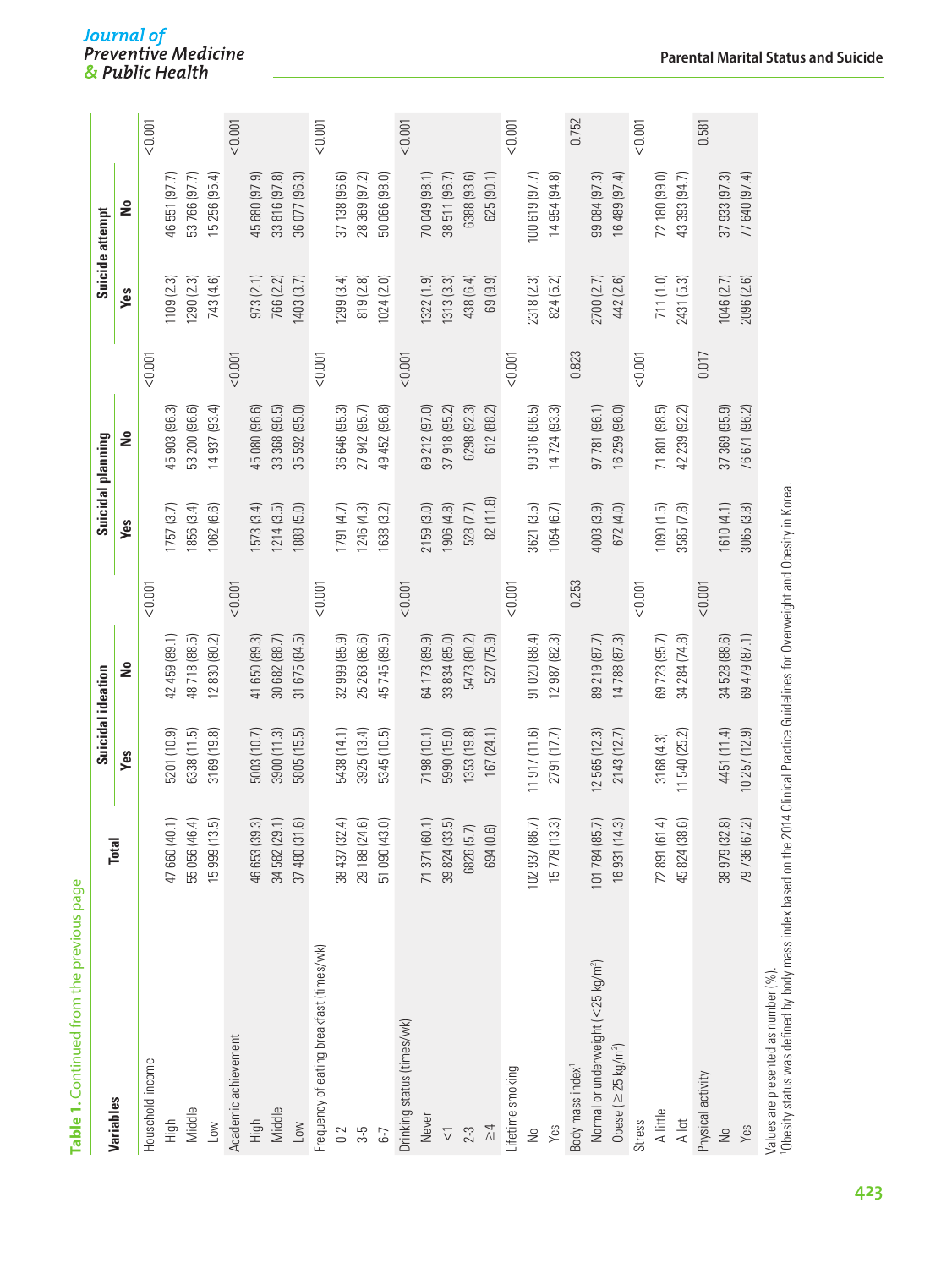#### **Table 2.** Association between parental parital status and suicidal behaviors

| <b>Variables</b>                       | <b>Suicidal</b><br>ideation | <b>Suicidal</b><br>planning                           | <b>Suicide</b><br>attempt | <b>Variables</b>                                                                            | <b>Suicidal</b><br>ideation | <b>Suicidal</b><br>planning                                                                                       | <b>Suicide</b><br>attempt |
|----------------------------------------|-----------------------------|-------------------------------------------------------|---------------------------|---------------------------------------------------------------------------------------------|-----------------------------|-------------------------------------------------------------------------------------------------------------------|---------------------------|
| Parental marital status                |                             |                                                       |                           | <b>Educational level</b>                                                                    |                             |                                                                                                                   |                           |
| Two biological                         |                             | 1.00 (reference) 1.00 (reference) 1.00 (reference)    |                           | Middle school                                                                               |                             | 1.00 (reference) 1.00 (reference) 1.00 (reference)                                                                |                           |
| parents                                |                             |                                                       |                           | High school                                                                                 |                             | $0.72$ (0.66, 0.79) $0.55$ (0.48, 0.63) $0.52$ (0.45, 0.61)                                                       |                           |
| Single biological<br>parent            |                             | 1.00 (0.91, 1.10) 0.98 (0.84, 1.14) 1.04 (0.87, 1.24) |                           | Household income                                                                            |                             |                                                                                                                   |                           |
| One biological                         |                             | 1.34 (1.17, 1.53) 1.24 (1.01, 1.52) 1.48 (1.17, 1.87) |                           | High                                                                                        |                             | 1.00 (reference) 1.00 (reference) 1.00 (reference)                                                                |                           |
| parent and a new<br>spouse             |                             |                                                       |                           | Middle<br>Low                                                                               |                             | $0.95(0.91, 1.00)$ $0.87(0.80, 0.94)$ $0.91(0.82, 1.00)$<br>1.42 (1.34, 1.51) 1.39 (1.26, 1.53) 0.82 (0.75, 0.90) |                           |
| Two adoptive                           |                             | 1.03 (0.87, 1.22) 1.08 (0.83, 1.41) 0.92 (0.66, 1.28) |                           | Academic achievement                                                                        |                             |                                                                                                                   |                           |
| parents or a single<br>adoptive parent |                             |                                                       |                           | High                                                                                        |                             | 1.00 (reference) 1.00 (reference) 1.00 (reference)                                                                |                           |
| None                                   |                             | 1.36 (1.11, 1.66) 1.28 (0.95, 1.73) 2.02 (1.44, 2.83) |                           | Middle                                                                                      |                             | 1.03 (0.98, 1.08) 1.06 (0.97, 1.16) 1.02 (0.92, 1.14)                                                             |                           |
| Multicultural family                   |                             |                                                       |                           | Low                                                                                         |                             | 1.19 (1.14, 1.25) 1.21 (1.12, 1.32) 1.31 (1.19, 1.45)                                                             |                           |
| Yes                                    |                             | 1.05 (0.89, 1.24) 1.13 (0.89, 1.45) 1.47 (1.11, 1.93) |                           | Frequency of eating breakfast (times/wk)                                                    |                             |                                                                                                                   |                           |
| N <sub>o</sub>                         |                             | 1.00 (reference) 1.00 (reference) 1.00 (reference)    |                           | $0-2$                                                                                       |                             | 1.00 (reference) 1.00 (reference) 1.00 (reference)                                                                |                           |
| Live with family                       |                             |                                                       |                           | $3-5$                                                                                       |                             | 1.03 (0.97, 1.09) 0.96 (0.89, 1.05) 0.92 (0.84, 1.01)                                                             |                           |
| Yes                                    |                             | 1.00 (reference) 1.00 (reference) 1.00 (reference)    |                           | $6 - 7$                                                                                     |                             | 0.95 (0.90, 0.99) 0.88 (0.82, 0.96) 1.37 (1.22, 1.55)                                                             |                           |
| N <sub>0</sub>                         |                             | 1.23 (1.11, 1.35) 1.54 (1.33, 1.79) 1.28 (1.07, 1.52) |                           | Drinking status (times/wk)                                                                  |                             |                                                                                                                   |                           |
| Siblings                               |                             |                                                       |                           | Never                                                                                       |                             | 1.00 (reference) 1.00 (reference) 1.00 (reference)                                                                |                           |
| Yes                                    |                             | 1.00 (reference) 1.00 (reference) 1.00 (reference)    |                           | <1                                                                                          |                             | 1.46 (1.40, 1.54) 1.47 (1.36, 1.59) 1.71 (1.55, 1.89)                                                             |                           |
| No                                     |                             |                                                       |                           | $2 - 3$                                                                                     |                             | 1.86 (1.71, 2.02) 2.19 (1.92, 2.50) 3.01 (2.58, 3.51)                                                             |                           |
|                                        |                             | 1.10 (1.03, 1.16) 1.14 (1.03, 1.25) 1.13 (1.01, 1.26) |                           | $\geq 4$                                                                                    |                             | 2.48 (1.99, 3.08) 3.26 (2.49, 4.27) 4.80 (3.51, 6.58)                                                             |                           |
| Grandparents                           |                             |                                                       |                           | Lifetime smoking                                                                            |                             |                                                                                                                   |                           |
| Yes                                    |                             | 1.00 (reference) 1.00 (reference) 1.00 (reference)    |                           | N <sub>o</sub>                                                                              |                             | 1.00 (reference) 1.00 (reference) 1.00 (reference)                                                                |                           |
| N <sub>0</sub>                         |                             | 1.01 (0.97, 1.06) 1.04 (0.97, 1.12) 1.05 (0.97, 1.14) |                           | Yes                                                                                         |                             | 1.40 (1.32, 1.50) 1.52 (1.38, 1.68) 1.78 (1.59, 1.99)                                                             |                           |
| Age (y)                                |                             |                                                       |                           | Body mass index <sup>1</sup>                                                                |                             |                                                                                                                   |                           |
| $\leq$ 12.9                            |                             | 1.00 (reference) 1.00 (reference) 1.00 (reference)    |                           | Normal or                                                                                   |                             | 1.00 (reference) 1.00 (reference) 1.00 (reference)                                                                |                           |
| 13.0-14.9                              |                             | 1.16 (1.07, 1.27) 1.04 (0.92, 1.18) 0.85 (0.73, 0.99) |                           | underweight                                                                                 |                             |                                                                                                                   |                           |
| 15.0-16.9                              |                             | 1.04 (0.94, 1.16) 0.97 (0.83, 1.13) 0.75 (0.63, 0.90) |                           | $(< 25 \text{ kg/m}^2)$                                                                     |                             |                                                                                                                   |                           |
| $\geq$ 17.0                            |                             | 0.93 (0.82, 1.05) 0.87 (0.72, 1.06) 0.69 (0.55, 0.86) |                           | Obese ( $\geq$ 25 kg/m <sup>2</sup> ) 1.06 (1.00, 1.13) 1.03 (0.93, 1.14) 1.03 (0.91, 1.16) |                             |                                                                                                                   |                           |
| Sex                                    |                             |                                                       |                           | <b>Stress</b>                                                                               |                             |                                                                                                                   |                           |
| Male                                   |                             | 1.00 (reference) 1.00 (reference) 1.00 (reference)    |                           | A little                                                                                    |                             | 1.00 (reference) 1.00 (reference) 1.00 (reference)                                                                |                           |
| Female                                 |                             | 1.63 (1.55, 1.72) 1.41 (1.31, 1.53) 1.89 (1.72, 2.08) |                           | A lot                                                                                       |                             | 6.43 (6.13, 6.75) 4.94 (4.55, 5.36) 4.64 (4.21, 5.11)                                                             |                           |
| Region                                 |                             |                                                       |                           | Physical activity                                                                           |                             |                                                                                                                   |                           |
| Metropolitan                           |                             | 1.00 (reference) 1.00 (reference) 1.00 (reference)    |                           | N <sub>0</sub>                                                                              |                             | 1.00 (reference) 1.00 (reference) 1.00 (reference)                                                                |                           |
| Rural                                  |                             | 0.92 (0.87, 0.96) 0.90 (0.84, 0.96) 0.93 (0.85, 1.01) |                           | Yes                                                                                         |                             | 0.99 (0.94, 1.04) 0.87 (0.81, 0.94) 0.86 (0.79, 0.94)                                                             |                           |

Values are presented as odds ratio (95% confidence interval).

1 Obesity status was defined by body mass index based on the 2014 Clinical Practice Guidelines for Overweight and Obesity in Korea.

according to their living situation in terms of marital status. Compared to adolescents living with both biological parents, those in the second marriage were more likely to have suicidal behavior, with ORs of 1.34 (95% CI, 1.17 to 1.53), 1.24 (95% CI, 1.01 to 1.52), and 1.48 (95% CI, 1.17 to 1.87) for suicidal ideation, planning, and attempts, respectively. These findings are consistent with those of a previous study that found that remarriage had negative associations with suicidal behavior in both children and adolescents [16]. In the parent-child relationship, the impact of a parent's remarriage on their children is larger than that of either going through a divorce or dying [14,17]. This result could indicate that the presence of a new stepparent causes a sense of detachment with the biological parent, with these changes consequently affecting the quality of life and mental health of adolescents and younger children [14].

Another finding of this study is that the single biological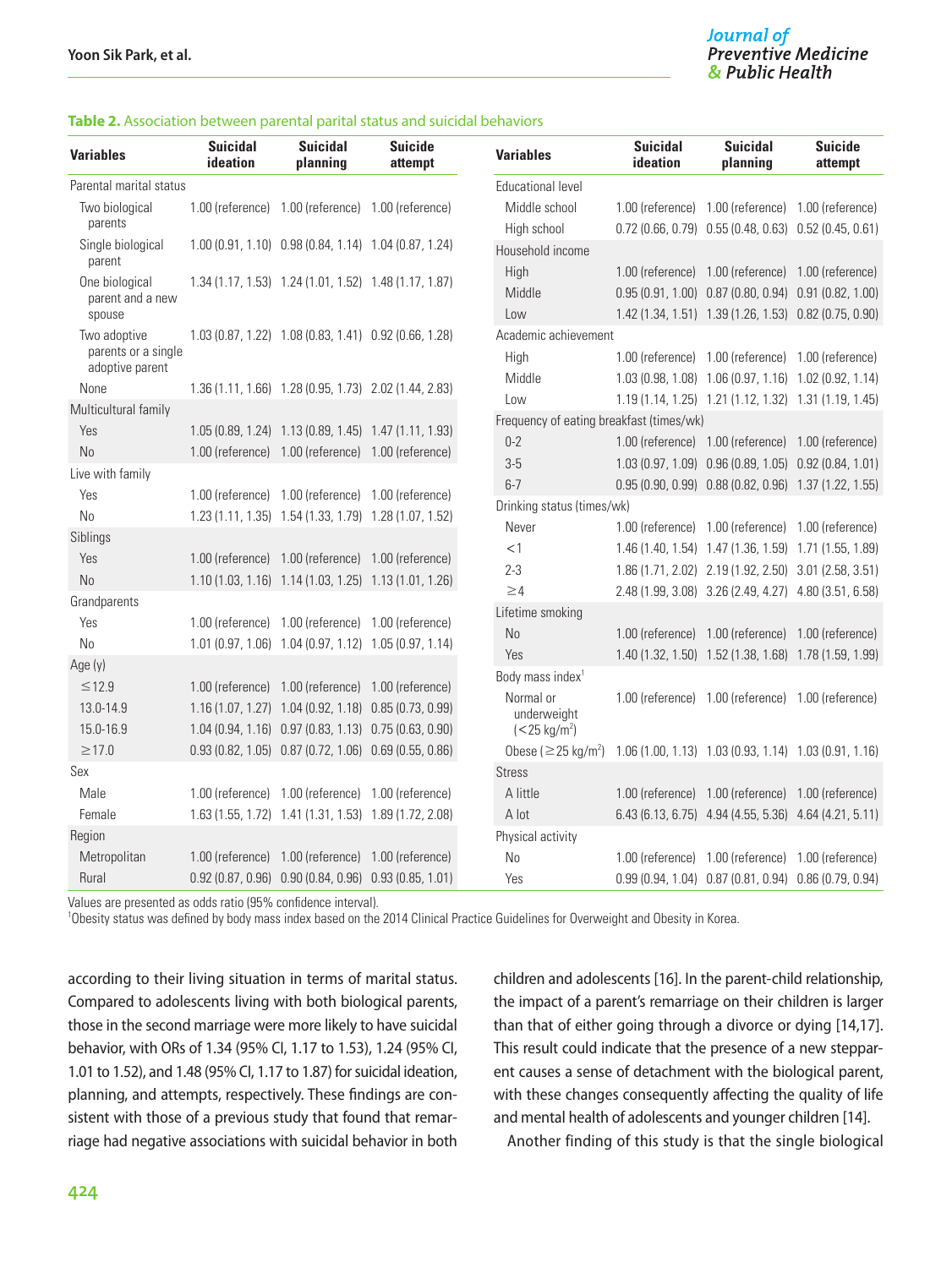#### **Table 3.** Independent subgroup analysis of suicidal behaviors

| <b>Variables</b>                      | <b>Two biological</b><br>parents | <b>Single biological</b><br>parent | <b>One biological parent</b><br>and a new spouse | Two adoptive parents or a<br>single adoptive parent | <b>None</b>         |
|---------------------------------------|----------------------------------|------------------------------------|--------------------------------------------------|-----------------------------------------------------|---------------------|
| Suicidal ideation                     |                                  |                                    |                                                  |                                                     |                     |
| Live with family                      |                                  |                                    |                                                  |                                                     |                     |
| Yes                                   | 1.00 (reference)                 | 1.00(0.91, 1.10)                   | 1.35 (1.18, 1.55)                                | 1.02 (0.86, 1.22)                                   | 1.32 (1.02, 1.71)   |
| N <sub>0</sub>                        | 1.00 (reference)                 | 0.99(0.72, 1.36)                   | 1.23 (0.80, 1.88)                                | 1.07(0.57, 2.01)                                    | 1.15(0.79, 1.67)    |
| Multicultural parents                 |                                  |                                    |                                                  |                                                     |                     |
| Yes                                   | 1.00 (reference)                 | 0.97(0.49, 1.93)                   | 0.59(0.25, 1.38)                                 | 1.68(0.75, 3.74)                                    | 1.11 (0.74, 1.64)   |
| <b>No</b>                             | 1.00 (reference)                 | 1.00(0.91, 1.10)                   | 1.38 (1.20, 1.57)                                | 1.00 (0.84, 1.19)                                   | 1.36 (1.12, 1.66)   |
| Existence of siblings                 |                                  |                                    |                                                  |                                                     |                     |
| Yes                                   | 1.00 (reference)                 | 0.94(0.84, 1.05)                   | 1.25(1.07, 1.45)                                 | 0.99(0.82, 1.19)                                    | 1.22 (0.82, 1.82)   |
| <b>No</b>                             | 1.00 (reference)                 | 1.17(1.00, 1.37)                   | 1.78 (1.33, 2.39)                                | 1.31 (0.81, 2.14)                                   | 1.36 (1.05, 1.76)   |
| Existence of grandparents             |                                  |                                    |                                                  |                                                     |                     |
| Yes                                   | 1.00 (reference)                 | 1.04(0.91, 1.18)                   | 1.29 (1.08, 1.54)                                | 1.09 (0.90, 1.31)                                   | 1.20 (0.87, 1.66)   |
| N <sub>0</sub>                        | 1.00 (reference)                 | 0.97(0.85, 1.10)                   | 1.39 (1.15, 1.70)                                | 0.85(0.57, 1.27)                                    | 1.42 (1.10, 1.83)   |
| Suicidal planning<br>Live with family |                                  |                                    |                                                  |                                                     |                     |
| Yes                                   | 1.00 (reference)                 | 1.00(0.85, 1.17)                   | 1.29 (1.04, 1.60)                                | 1.02 (0.76, 1.36)                                   | 1.33 (0.90, 1.96)   |
| N <sub>0</sub>                        | 1.00 (reference)                 | 0.83(0.51, 1.36)                   | 0.99(0.53, 1.87)                                 | 1.08 (0.45, 2.59)                                   | 0.87(0.54, 1.41)    |
| Multicultural parents                 |                                  |                                    |                                                  |                                                     |                     |
| Yes                                   | 1.00 (reference)                 | 0.98(0.42, 2.32)                   | 0.13(0.02, 0.69)                                 | 1.04 (0.27, 4.02)                                   | 0.52(0.28, 0.97)    |
| <b>No</b>                             | 1.00 (reference)                 | 0.98(0.84, 1.14)                   | 1.31(1.07, 1.61)                                 | 1.04 (0.79, 1.38)                                   | 1.31 (0.97, 1.77)   |
| Existence of siblings                 |                                  |                                    |                                                  |                                                     |                     |
| Yes                                   | 1.00 (reference)                 | 0.86(0.71, 1.04)                   | 1.12 (0.89, 1.42)                                | 1.08(0.81, 1.44)                                    | 0.50(0.23, 1.08)    |
| <b>No</b>                             | 1.00 (reference)                 | 1.32 (1.03, 1.69)                  | 1.78 (1.20, 2.64)                                | 1.02 (0.49, 2.15)                                   | 1.68 (1.17, 2.43)   |
| Existence of grandparents             |                                  |                                    |                                                  |                                                     |                     |
| Yes                                   | 1.00 (reference)                 | 0.98(0.79, 1.22)                   | 1.27 (0.97, 1.66)                                | 1.19 (0.89, 1.58)                                   | $0.72$ (0.42, 1.25) |
| N <sub>0</sub>                        | 1.00 (reference)                 | 0.98(0.80, 1.21)                   | 1.22 (0.89, 1.66)                                | $0.72$ (0.37, 1.38)                                 | 1.47 (1.00, 2.15)   |
| Suicide attempt                       |                                  |                                    |                                                  |                                                     |                     |
| Live with family                      |                                  |                                    |                                                  |                                                     |                     |
| Yes                                   | 1.00 (reference)                 | 1.03 (0.86, 1.25)                  | 1.42 (1.11, 1.81)                                | 0.87(0.61, 1.24)                                    | 1.91 (1.25, 2.94)   |
| No                                    | 1.00 (reference)                 | 1.18(0.69, 2.00)                   | 2.32(1.19, 4.50)                                 | 0.76(0.23, 2.58)                                    | 1.73 (0.93, 3.21)   |
| Multicultural parents                 |                                  |                                    |                                                  |                                                     |                     |
| Yes                                   | 1.00 (reference)                 | 0.86(0.30, 2.49)                   | 0.68(0.19, 2.45)                                 | 0.35(0.10, 1.29)                                    | 0.43(0.20, 0.94)    |
| No                                    | 1.00 (reference)                 | 1.04(0.87, 1.24)                   | 1.53 (1.20, 1.94)                                | $0.91$ (0.65, 1.28)                                 | 2.08 (1.48, 2.91)   |
| Existence of siblings                 |                                  |                                    |                                                  |                                                     |                     |
| Yes                                   | 1.00 (reference)                 | 0.96(0.77, 1.21)                   | 1.40 (1.07, 1.84)                                | 0.92(0.65, 1.29)                                    | 1.31 (0.64, 2.69)   |
| $\rm No$                              | 1.00 (reference)                 | 1.25(0.93, 1.67)                   | 1.82 (1.13, 2.95)                                | 0.83(0.31, 2.23)                                    | 2.12 (1.40, 3.21)   |
| Existence of grandparents             |                                  |                                    |                                                  |                                                     |                     |
| Yes                                   | 1.00 (reference)                 | 0.96(0.74, 1.24)                   | 1.71 (1.30, 2.26)                                | 1.15(0.81, 1.63)                                    | 1.23 (0.70, 2.15)   |
| $\rm No$                              | 1.00 (reference)                 | 1.10 (0.87, 1.39)                  | 1.20 (0.83, 1.74)                                | 0.35(0.14, 0.89)                                    | 2.37(1.55, 3.61)    |

Values are presented as odds ratio (95% confidence interval).

parent group showed no statistically significant differences from the reference group. However, a previous study on suicide in adolescents suggested that parental separation or divorce had negative associations with their child's mental health [18]. Moreover, people who experience these types of situations during childhood show a heightened prevalence of suicidal behavior during adulthood [19,20]. In this study, the impact of divorce or separation of one's parents may have been under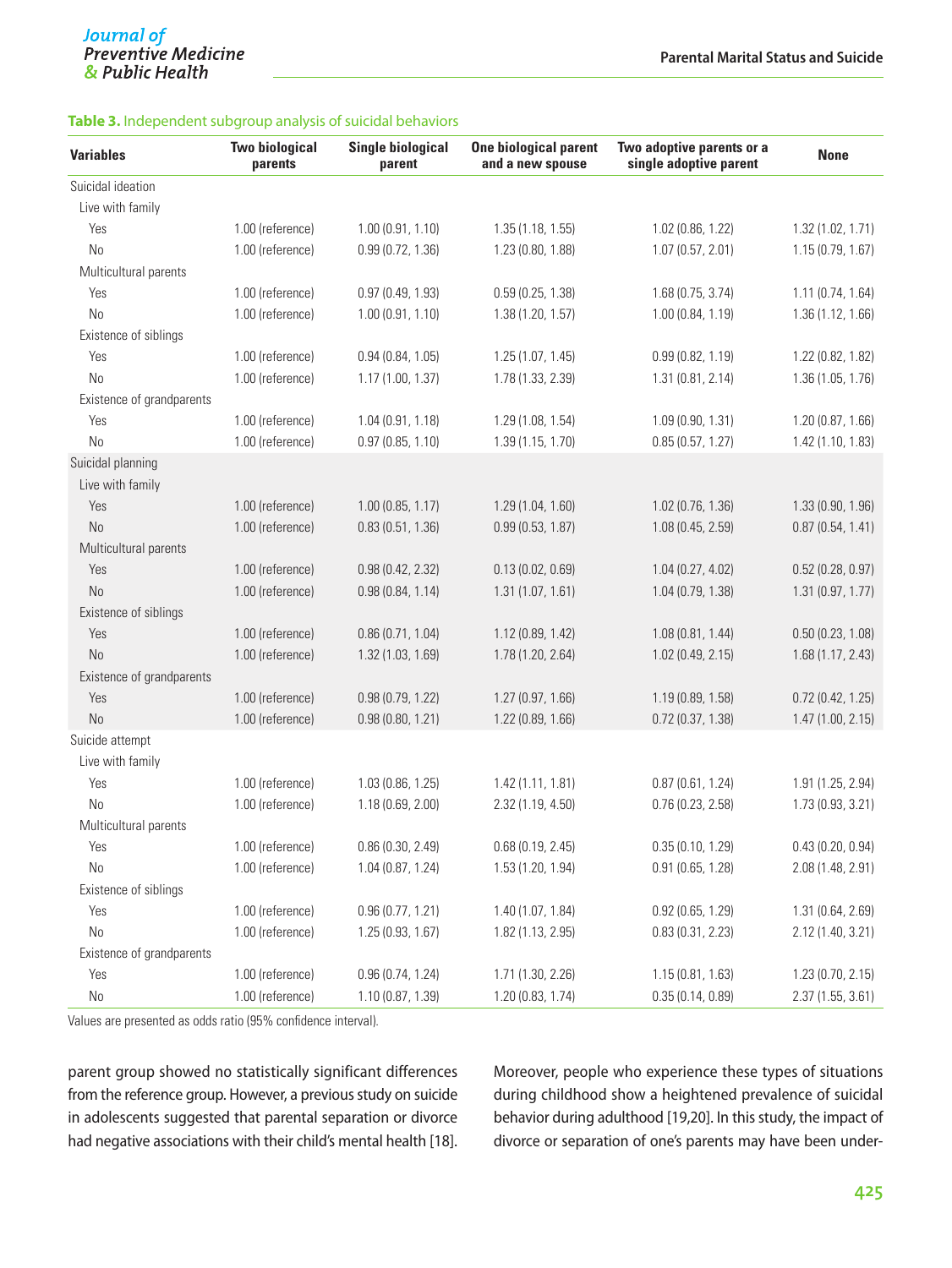estimated relative to what occurs in reality, due to the crosssectional design.

After analyzing the variables of interest by independent subgroups, some significant findings were identified. The absence of a sibling impacted the suicidal behavior of adolescents in most groups, except for the adoptive parents group. This result implies that having siblings—regardless of age or sex—could be a prominent emotionally supportive factor for children and adolescents. This finding is somewhat consistent with the result of a previous study reporting that a sense of social detachment increased suicidal thoughts among girls [21]. In practice, according to this evidence, adolescents in certain situations (e.g., those living with remarried parents or no parents), should be socially and emotionally supported—particularly those without siblings.

The association between suicidal behavior and the presence of grandparents was trivial in most groups, except for adolescents living without parents. Although no statistical significance was found, adolescents seemed to be more vulnerable in each category of suicidal behavior when they lived without any grandparents. This result implies that, if an adolescent has no parents, they subsequently become reliant on their grandparents. Although the emotional connection between grandparents and grandchildren is weaker than the parent-child relationship, it could play some role in emotional support [22]. In this scenario, the life expectancy of the primary caregiver of the child is relatively short and the household income may be low. Therefore, both economic and healthcare support should be provided to this kind of family unit until the child reaches adulthood.

This study has some limitations. First, the study utilized a cross-sectional design; therefore, causality cannot be established. The associations found by this study should therefore be confirmed by longitudinal or other research designs. Second, our research might have validity issues, as we used selfreported measures of suicidal behavior. Moreover, social desirability bias may exist due to the potential reluctance of participants to respond honestly regarding their suicidal behavior. Third, this study did not show or examine any gender differences as participants' gender was simply included as an independent variable. Fourth, before conducting this study, we expected to see racial differences in participants' responses, but this did not turn out to be the case [23]. A larger and more precise study is therefore needed in order to compare multicultural groups. Finally, in this survey, there were no questions about the relationship between parents and their children. Therefore, the quality of the relationships between the parents and children was not measured.

Despite these limitations, this study has strengths, especially its large sample size and comprehensive treatment of types of suicidal behavior, especially when compared to previous research. Numerous studies have been conducted on associations between family structure and the mental health of adolescents. This study, however, is the first to consider all aspects of suicidal behavior, including ideation, planning, and attempts, in the Korean adolescent population. In addition, the analysis not only considered parental factors, but also took into account familial factors (e.g., the presence of siblings and grandparents) that may affect the suicidal behavior of adolescents. Unfortunately, in Korea, there is insufficient governmental support targeting remarried or reconstructed families. There are welfare policies aimed at people who are disabled, multicultural families, low-income families, and single-parent families, but none specifically targeting remarried or reconstructed families [24]. It is also difficult to find policies about reconstructed families in foreign countries. Although some studies have documented the financial advantages of remarriage [25,26], mental health management in reconstructed families was out of the scope of those studies. Herein, we found evidence for mental health vulnerabilities in reconstructed or remarried families, implying that the government needs to pay more attention to adolescents living in these situation.

In conclusion, we found that parental marital status was associated with suicidal behavior among adolescents. Compared to adolescents who have both biological parents present, those with remarried parents were at a higher risk. Families with no parents were the most vulnerable family structure for adolescents in terms of their mental health. Adoptive family structures showed a lower risk for suicidal behavior, although these trends were not statistically significant. This implies that the proper adoption of orphans might be beneficial to their mental health. However, this scenario should be approached carefully so that other problems are not inadvertently caused. Therefore, adolescents in these situations should be supported by either their school or other relevant institutions. Although this association has yet to be confirmed by longitudinal or causal studies, our results support the notion that family structure is an important part of the mental health status of adolescents and should therefore be considered in societal healthcare policies.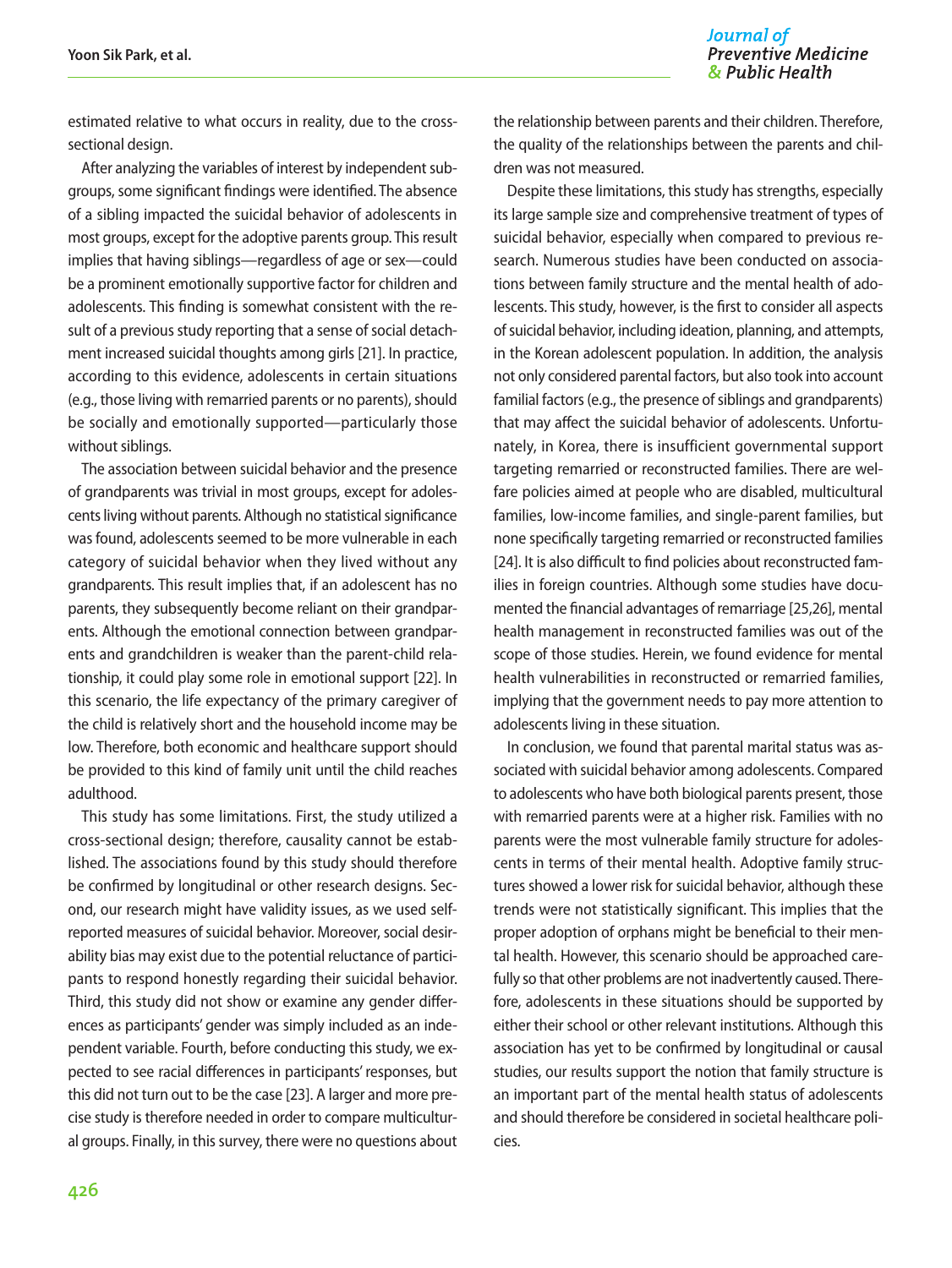#### **CONFLICT OF INTEREST**

The authors have no conflicts of interest associated with the material presented in this paper.

#### **FUNDING**

None.

#### **ACKNOWLEDGEMENTS**

This study used data from the 14th Korea Youth Risk Behavior Web-based Survey, 2018, Ministry of Education, Ministry of Health and Welfare, Centers for Disease Control and Prevention.

#### **AUTHOR CONTRIBUTIONS**

Conceptualization: YSP. Data curation: YSP. Formal analysis: YSP. Funding acquisition: None. Methodology: YSP. Project administration: YSP. Writing – original draft: YSP. Writing – review & editing: ECP.

#### **ORCID**

Yoon Sik Park *<https://orcid.org/0000-0002-8269-0169>* Eun-Cheol Park *<https://orcid.org/0000-0002-2306-5398>*

#### **REFERENCES**

- 1. Organisation for Economic Co-operation and Development (OECD). OECD statistics: intentional self-harm (indicator) [cited 2019 Oct 30]. Available from: [https://stats.oecd.org/index.](https://stats.oecd.org/index.aspx?queryid=30115) [aspx?queryid](https://stats.oecd.org/index.aspx?queryid=30115)=30115.
- 2. Korean Statistical Information Service. Statistical database: health – cause of death (indicator) [cited 2019 Oct 30]. Available from: [http://kosis.kr/eng/statisticsList/statisticsListIndex.](http://kosis.kr/eng/statisticsList/statisticsListIndex.do?menuId=M_01_01&vwcd=MT_ETITLE&parmTabId=M_01_01) do?menuId=M\_01\_01&vwcd=[MT\\_ETITLE&parmTabId](http://kosis.kr/eng/statisticsList/statisticsListIndex.do?menuId=M_01_01&vwcd=MT_ETITLE&parmTabId=M_01_01)=M\_ 01 01.
- 3. Barber BK, Erickson LD. Adolescent social initiative: antecedents in the ecology of social connections. J Adolesc Res 2001; 16(4):326-354.
- 4. Roizblatt SA, Leiva FV, Maida SA. Parents separation or divorce. Potential effects on children and recommendations to parents and pediatricians. Rev Chil Pediatr 2018;89(2):166-172 (Span-

ish).

- 5. Martin G, Rozanes P, Pearce C, Allison S. Adolescent suicide, depression and family dysfunction. Acta Psychiatr Scand 1995; 92(5):336-344.
- 6. Garnefski N, Diekstra RF. Adolescents from one parent, stepparent and intact families: emotional problems and suicide attempts. J Adolesc 1997;20(2):201-208.
- 7. Perales F, Johnson SE, Baxter J, Lawrence D, Zubrick SR. Family structure and childhood mental disorders: new findings from Australia. Soc Psychiatry Psychiatr Epidemiol 2017;52(4):423- 433.
- 8. Santelli JS, Lowry R, Brener ND, Robin L. The association of sexual behaviors with socioeconomic status, family structure, and race/ethnicity among US adolescents. Am J Public Health 2000;90(10):1582-1588.
- 9. Lee DW, Shin J, Choi DW, Kim K, Park EC. Effects of household income change on children's problem behavior: findings from a longitudinal study. J Adolesc Health 2019;65(4):527-535.
- 10. Lee D, McLanahan S. Family structure transitions and child development: instability, selection, and population heterogeneity. Am Sociol Rev 2015;80(4):738-763.
- 11. Heard HE. The family structure trajectory and adolescent school performance: differential effects by race and ethnicity. J Fam Issues 2007;28(3):319-354.
- 12. Korean Statistical Information Service. Statistical database: population–vital status (indicator) [cited 2020 Jun 30]. Available from: [http://kosis.kr/eng/statisticsList/statisticsListIndex.](http://kosis.kr/eng/statisticsList/statisticsListIndex.do?menuId=M_01_01&vwcd=MT_ETITLE&parmTabId=M_01_01&statId=1962001&themaId=#A_3.2) do?menuId=M\_01\_01&vwcd=[MT\\_ETITLE&parmTabId](http://kosis.kr/eng/statisticsList/statisticsListIndex.do?menuId=M_01_01&vwcd=MT_ETITLE&parmTabId=M_01_01&statId=1962001&themaId=#A_3.2)=M\_ 01\_01&statId=[1962001&themaId](http://kosis.kr/eng/statisticsList/statisticsListIndex.do?menuId=M_01_01&vwcd=MT_ETITLE&parmTabId=M_01_01&statId=1962001&themaId=#A_3.2)=#A\_3.2.
- 13. Ponnet K, Vermeiren R, Jespers I, Mussche B, Ruchkin V, Schwab-Stone M, et al. Suicidal behaviour in adolescents: associations with parental marital status and perceived parent-adolescent relationship. J Affect Disord 2005;89(1-3):107-113.
- 14. Lee K, Namkoong K, Choi WJ, Park JY. The relationship between parental marital status and suicidal ideation and attempts by gender in adolescents: results from a nationally representative Korean sample. Compr Psychiatry 2014;55(5):1093-1099.
- 15. Bae J, Joung H, Kim JY, Kwon KN, Kim YT, Park SW. Test-retest reliability of a questionnaire for the Korea Youth Risk Behavior Web-based Survey. J Prev Med Public Health 2010;43(5):403- 410.
- 16. Cherlin AJ, Furstenberg FF Jr. Stepfamilies in the United States: a reconsideration. Annu Rev Sociol 1994:20(1):359-381.
- 17. Rubenstein JL, Halton A, Kasten L, Rubin C, Stechler G. Suicidal behavior in adolescents: stress and protection in different